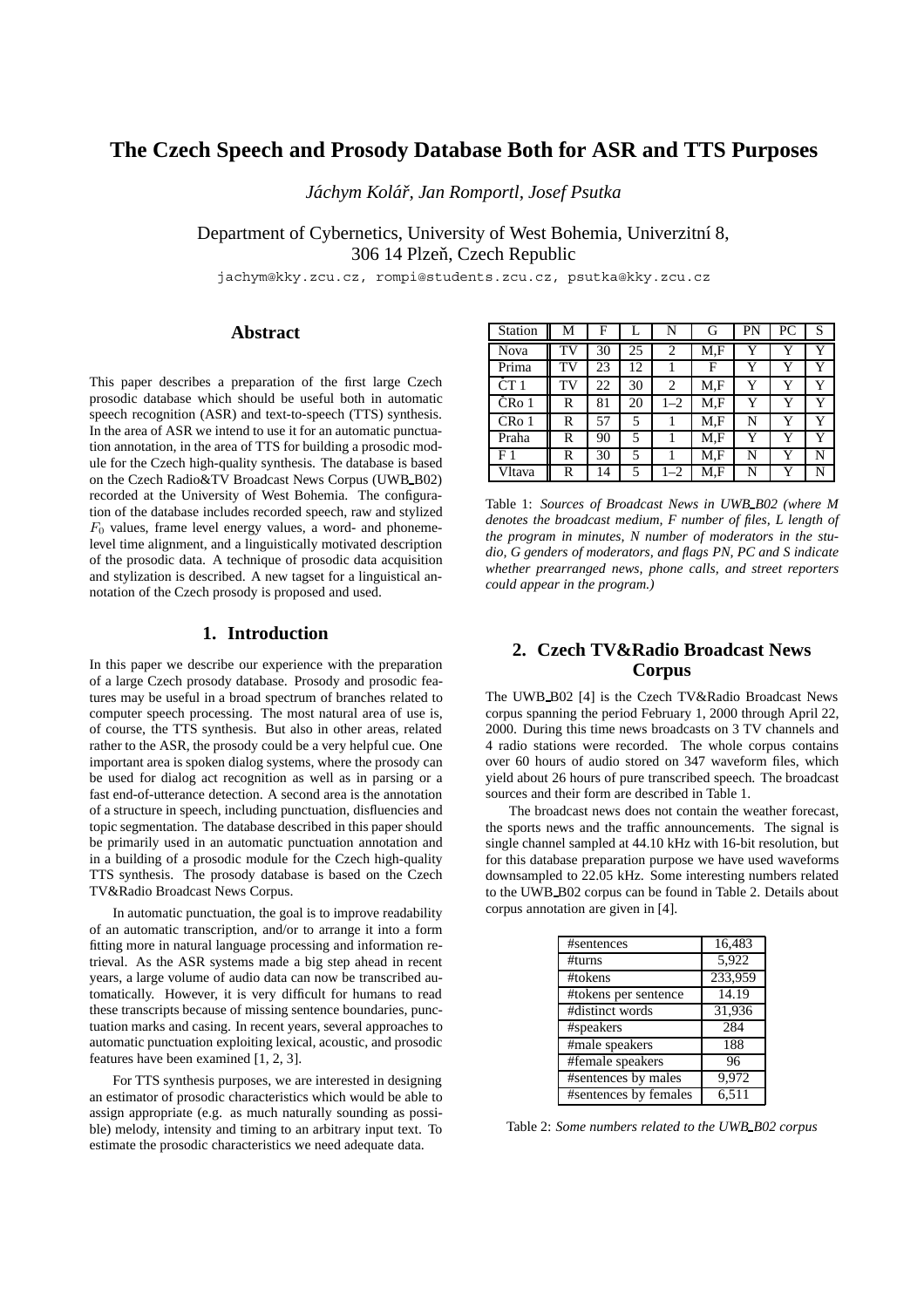# **3. Prosody database**

The prosody database was created from the corpus stated above. We had audio files, their transcriptions and vocabulary at disposal, whereof we had to create the prosody database. We were interested in prosodic features such as pitch, intensity, speaking rate, and in linguistical description of prosodic data. So the prosodic database should contain:

- Speech signal divided into suitable units and its phonetic annotation.
- Raw and stylized  $F_0$  contour, frame level energy values.
- Word and phoneme time alignments. Phoneme duration statistics.
- Linguistically motivated description of the data.

The database has to be designed in such a way so that we can compute values of any desired set of prosodic features.

## **3.1. Data segmentation and transcripts**

At first we had to divide the large audio files into smaller units. With a respect to the planned use of the database, we have chosen a turn as this unit. It could also be a spurt, which is defined as a stretch of contiguous speech containing no pauses longer than some defined limit (e.g. 0.5 seconds) [5]. The spurt might be a more convenient unit for the automatic punctuation, but is not a convenient unit for the TTS. Since in most of broadcast news programs recorded in the used corpus more than one moderator is in the studio, and announcements are often interrupted by various events (e.g. phone calls, jingles etc.), turns are not too long.

All turns marked as "Nontrans" in the transcripts were discarded from further processing. These are segments of the audio file containing no spoken content or the spoken content accompanied by noise or recorded in a lower quality (e.g. reporters on the phone). The marking of "Nontrans" segments was done manually during the corpus annotation [4]. As start and end times for each turn are available from the transcripts, we could easily split audio files into plenty of small files containing just one turn. Also the original transcripts had to be arranged. By parsing the original XML documents, we gained the HTK-style [6] master label file (MLF) where commas, periods, and question marks were replaced by <COM>, <PER>, and <QM> tags.

### **3.2. Word and phoneme alignments**

Since prosodic features are commonly utilized at the word level, we are in need of knowing where each word starts and ends. Because we need to know those word boundaries as accurate as possible, we used a forced alignment procedure to generate them from the data. We have to note that for some purposes, such as "robust automatic punctuation", alignments generated by the ASR could be useful too.

We trained in HTK new models on UWB B02 data, and these models were used for the forced alignment. The alignment was generated for each segment (turn) at once. We also obtained phonemes and pauses durations from these alignments. Vowels duration statistics are shown in Table 3. The duration of vowels is more interesting than duration of consonants, since vowels influence more significantly the overall speaking rate.

#### **3.3.**  $F_0$  **and energy extraction and stylization**

The major part of prosodic features is related to a  $F_0$  contour, so its reliable extraction and stylization are essential. A lot of

| VOW           | N_OCC   | <b>A_DUR</b> | VAR      | <b>STD</b> |
|---------------|---------|--------------|----------|------------|
| a             | 87.532  | 65.23        | 859.43   | 29.32      |
| aa            | 31,569  | 106.74       | 1.154.30 | 33.98      |
| aw            | 545     | 124.48       | 890.05   | 29.83      |
| e             | 121,417 | 61.46        | 620.33   | 24.91      |
| ee            | 17.626  | 90.90        | 1,329.15 | 36.46      |
| ew            | 42      | 153.33       | 1.274.60 | 35.70      |
| i             | 81,645  | 63.41        | 786.47   | 28.04      |
| $\cdot$<br>11 | 49.049  | 75.84        | 1,297.32 | 36.02      |
| $\mathbf{o}$  | 98.837  | 60.66        | 522.25   | 22.85      |
| 00            | 697     | 115.94       | 1.012.64 | 31.82      |
| ow            | 7,750   | 105.50       | 1,379.85 | 37.15      |
| u             | 31,350  | 68.78        | 976.61   | 31.25      |
| uu            | 9.075   | 102.58       | 2.218.79 | 47.10      |

Table 3: *UWB B02 vowels duration statistics (where N OCC denotes a number of occurrences, A DUR average duration in milliseconds, VAR variance, and STD standard deviation)*

various methods for the  $F_0$  extraction were proposed. We have used RAPT (Robust Algorithm for Pitch Tracking) [7], which is included in the *Snack* sound toolkit [8]. The frame level RMS energy values were also computed by using the *Snack* toolkit.

As raw pitch values are giving no sense of relative pitch rises and falls for a particular speaker, some kind of normalization is necessary [5]. Another reason for the normalization is the presence of octave errors. Although RAPT pitch tracking method is fairly robust, it is, as other methods, also liable to halving and doubling errors. As it was shown in [9], clean pitch has a lognormal distribution. The estimated pitch, which has been exposed to halving and doubling, could be fitted to the lognormal tied mixture (LTM) model with 3 components. Components of the mixture correspond to distributions of halved, accurate, and doubled pitch values. The lognormal tied mixture model for the estimated pitch distribution can be written as

$$
\log(\hat{F}_0) \sim LTM(\mu, \sigma, \lambda_1, \lambda_2, \lambda_3) = \lambda_1 \cdot \mathcal{N}(\mu - \log(2), \sigma^2) + \lambda_2 \cdot \mathcal{N}(\mu, \sigma^2) + \lambda_3 \cdot \mathcal{N}(\mu + \log(2), \sigma^2)
$$
 (1)

where  $\sum_{i=1}^{3} \lambda_i = 1$ . The parameters of the model can be estimated by using the Expectation-Maximization (EM) algorithm mated by using the Expectation-Maximization (EM) algorithm. After estimating parameters of the LTM model, we are able to determine the baseline value for a particular speaker. It indicates the point at which the probability of an accurate pitch is equal to the probability of its halving. The pitch values falling below the baseline were excluded from the later processing. Also the values being probably doubled were excluded. Remaining accurate values were then filtered by the median filter with a neighborhood of size 5. The estimated baseline value can be used for the pitch-related prosodic features normalization. In the future work we will pay attention to find out whether this normalization is better than the normalization to the mean value.

We also have to deal with the phenomenon of microintonation. The tracked, median filtered, and halved/doubled values removed pitch contour still contains a lot of local fluctuations [10]. These fluctuations are involuntary on the speaker's part and related to the physiology of speech. A common way to remove the microintonation is to stylize the pitch contour by a piecewise linear function. The line fits better interpret pitch movements intended by the speaker.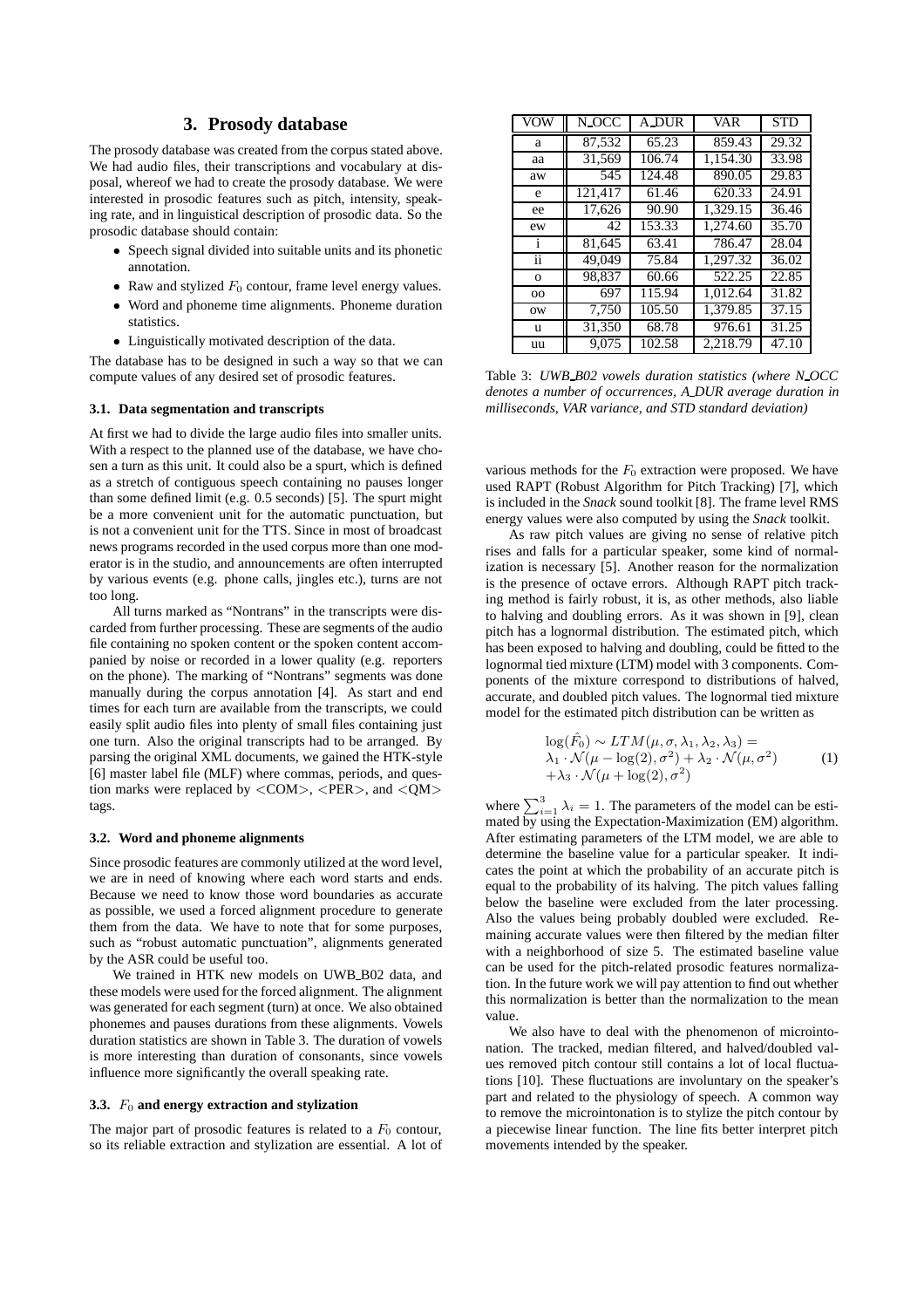

Figure 1: An example of the  $F_0$  contour stylization

The number of lines per a particular voiced region is determined proportionately to its duration. The free parameters are coordinates of the piecewise linear function nodes  $(x_k, y_k)_{k=0}^K$ ,<br>excluding x-coordinates at the edges  $x_0$  and  $x_i$ , which are excluding x-coordinates at the edges,  $x_0$  and  $x_k$ , which are fixed. The fitting function is given by

$$
g(x) = \sum_{k=1}^{K} (a_k x + b_k) I_{[x_{k-1} < x \le x_k]} \tag{2}
$$

where  $a_k$  is the slope and  $b_k$  is the intercept of the line defined by  $(x_k, y_k)$ . The node parameters are estimated by optimizing the mean square error (MSE) between the pitch estimates and the stylized fit

$$
MSE\left((x_k, y_k)_{k=0}^K\right) = \frac{1}{T} \sum_{t=1}^T (F_0(t) - g(t))^2 \tag{3}
$$

Nelder-Mead simplex method [11] was used for minimizing this objective function. An example of  $F_0$  contour stylization by the piecewise linear model is shown in Figure 1.

Then it was necessary to line up the word boundaries with stylized  $F_0$  contour nodes. Nodes that fell within a word's start and end are stored in an extensive database file, beside the word and phonemes duration values. Raw values of  $F_0$  are also available. Therefore, we have the word-level prosodic features at hand.

#### **3.4. Linguistical annotation**

In addition to the above mentioned acoustically motivated prosodic data description the corpus is also enriched by the linguistically motivated description of the prosodic data (following the linguistical structuralism). Both of them are essential for our prosody module for the TTS system. Only turns spoken by a speaker who uttered in the corpus more than 100 sentences were annotated. This linguistical annotation consists of the following phases: sentence modality (a speaker's attitude towards a sentence in a communication, segmentation into phonemic words, segmentation into phonemic clauses, semantic accent, and prosodemes (abstract functional units). We propose a way and a new tagset for a linguistical annotation of the Czech prosody.

All phases are annotated manually using software tools to inspect the acoustic properties of given utterances. However, the most important tool is the annotator's hearing and since this level of annotation lies in the abstract sphere of the language description (with strong emphasis on one's perception), the annotators use the acoustically motivated data (such as the contour of  $F_0$ ) only as a secondary tool, for example to help decide controversial cases. The annotated data are stored in the XML format.

### *3.4.1. Sentence modality*

Each sentence contains a tag determining its modality. The corpus distinguishes the following sentence modalities (in the SENTENCE MODALITY tag):

- declarative ("My name is John.")
- interrogative inquiring ("Are you going home?")
- interrogative supplementary ("When will they come?")
- imperative ("Do it now!")
- desiderative ("I wish it could happen!")
- exclamative ("You are joking!")

A specific tag indicates whether a sentence is or is not parenthetic.

## *3.4.2. Phonemic words*

A phonemic word is a group of words subordinated to one word accent (stress). We have an algorithm for phonemic words detection in written text; obviously this algorithm does not take the acoustic characteristics of realized utterances and always proposes one of more possible variants of phonemic word placement (usually the most emotionally neutral). The text from the corpus is automatically pre-tagged by this algorithm, yet this often does not correspond to the phonemic words realized by speakers in the real utterances, hence the annotators manually correct this placement. The phonemic words are indiscerptibly bound to word accents (stresses) and so they are marked together by apostrophes preceding stressed syllables (the stress in the Czech language is fixed to the first syllable of a phonemic word).

### *3.4.3. Phonemic clauses*

A phonemic clause is such a segment of speech where a certain intonation scheme is continuously realized. A single sentence often contains more phonemic clauses. The annotators place the borders of phonemic clause on the perceptional base. The tag C1 marks a phonemic clause and C2 marks a phonemic clause followed by a pause.

#### *3.4.4. Semantic accent*

By this term we call such a word (or sometimes even more words) in a sentence, which is emphasized (using acoustic means) by a speaker. It is marked by the SA tag preceding the word. We are actually not interested in "where a semantic accent is", but rather in "where a communionist (substituted by an annotator) thinks it is". If (according to an annotator) there is no emphasis in the sentence, the semantic accent is automatically placed on the last phonemic word. Moreover, it is very important to have non-isolated sentences, e.g. with some preceding and following context.